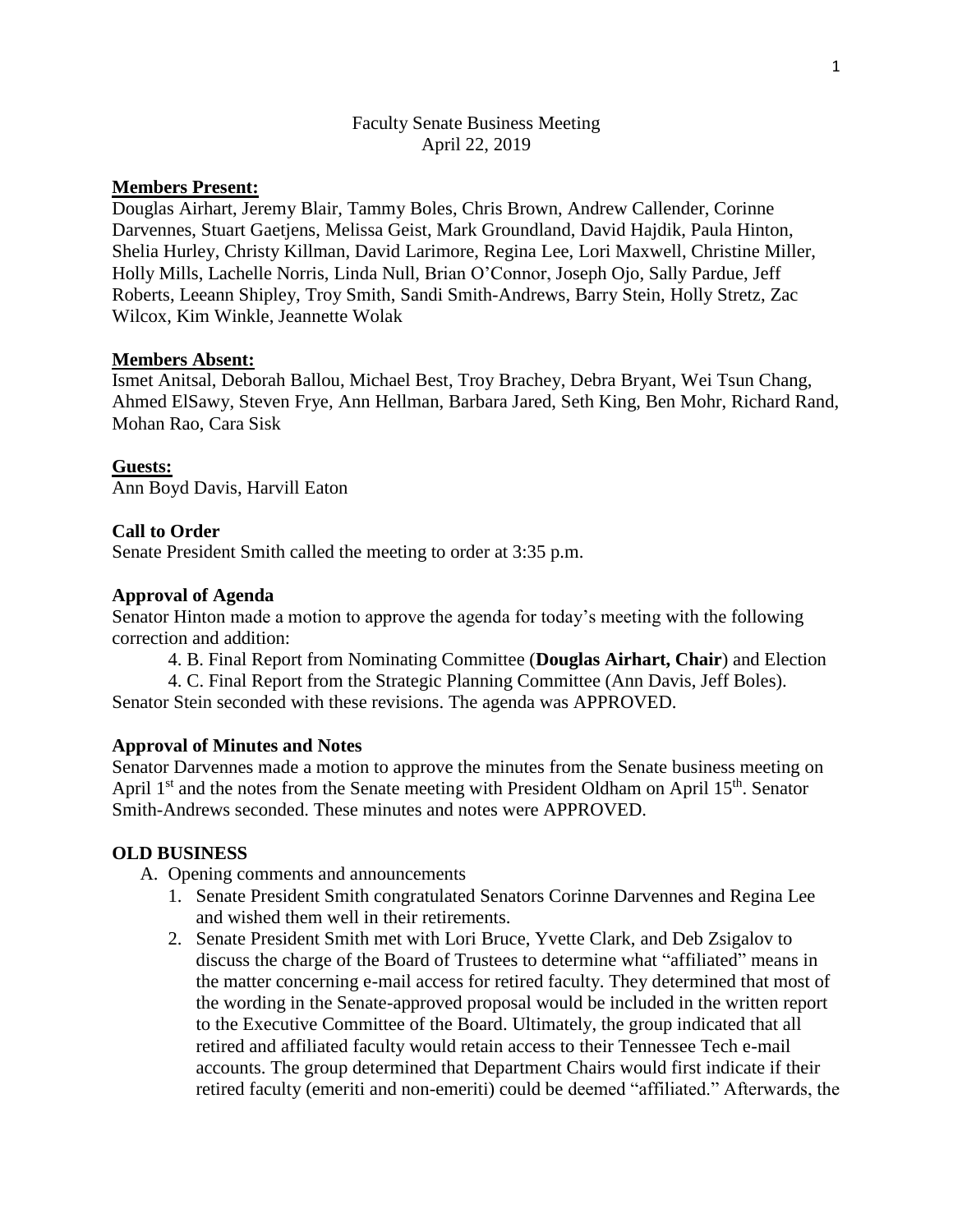Dean and the Provost would make their assessment. If two out of three of these administrators determine that the retired faculty is affiliated, then they will retain access to their Tech e-mail accounts. The Department Chair will renew the faculty's e-mail status annually. This process would not apply to staff, but the group discussed extending the period (3-6 months) before Tech cut their e-mail access. Senate President Smith was happy with this productive meeting and the group's resolution. The Provost, in particular, championed the faculty on this issue. Faculty senators asked the following questions:

- Will the Provost present this recommendation to the Board of Trustees? Senate President Smith was unsure, but noted that she will be there. He will also argue in favor of their recommendation if needed.
- Was IT in favor of the group's changes to the e-mail matter involving retired faculty? Yvette Clark was part of the group. The written summary will have the endorsement of IT.
- Approximately how many affiliated retired faculty members are in the 65,000 e-mail accounts in doubt? Approximately 180 out or 65,000 are of retired faculty members. Most of the other e-mail accounts are of former students.
- Are librarians considered faculty? Yes, librarians are faculty members. E-mail is connected to library access. Senate President Smith clarified that retired faculty will have access to not only the library, but also to all campus computers.
- Will affiliated staff also retain their e-mail accounts? Senate President Smith noted that they are not included in the written recommendation to the Board, but the Provost seemed in favor of extending e-mail privileges in the meeting.
- Will retiring faculty have ample time to work on their e-mail before it is taken away? Senate President Smith will look into it. A retiring Faculty Senator indicated that IT sent her an e-mail stating that her e-mail access will be cut on May 4<sup>th</sup>. Others told this Faculty Senator to contact Deb Zsigalov to extend her access.
- Are faculty and administrative personnel lumped together? Did this come up in context of e-mail access? Yes, there might be administrators who would still retain e-mail access. The group pushed against a blanket allowance of email access for all retiring staff, because of the large number.
- How will they determine if a faculty is affiliated? The Department Chair will begin this determination. The Provost would like to find another word or phrase besides "affiliated."
- It is important to resolve this situation. Unhappy retired faculty might not want to donate to the university. Hopefully the Board will accept the group's recommendations to help resolve this situation.
- 3. Senate President Smith gave an update on House Bill 0707 and Senate Bill 0775, both pertaining to adjunct pay. The House Bill never made it out of committee and the Senate Bill has been sent back to committee for further study. He noted the importance of this item for Tennessee Tech and urged that the Faculty Senate examine it closely next year. An increase in pay for adjuncts needs to come from the university budget. On the other hand, adjuncts have not received a raise since the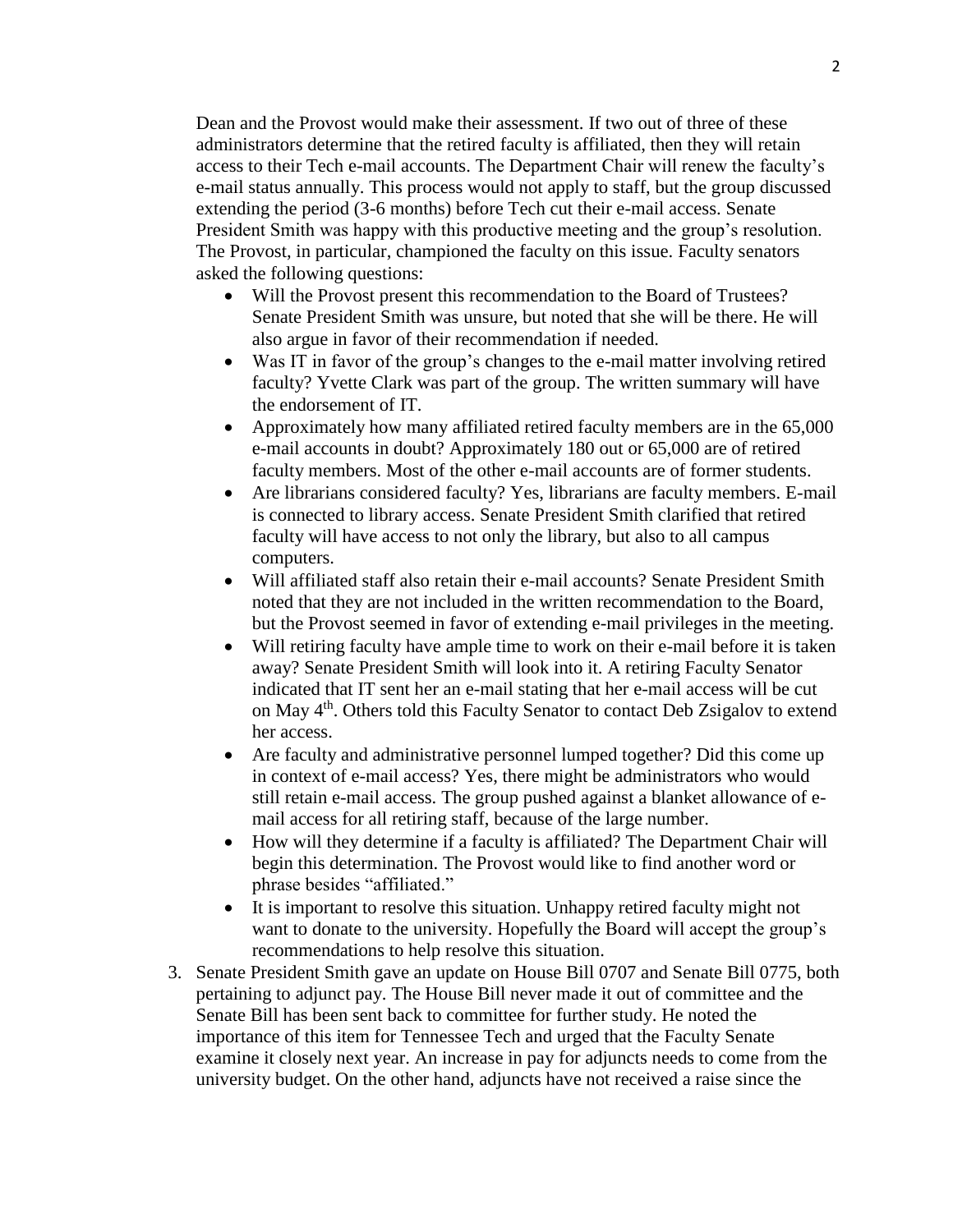1990s. A Faculty Senator clarified that Tennessee Tech does not have to pay the lowest adjunct pay rate.

B. Final report from the Nominating Committee

Senator Airhart announced one name on the ballot for Secretary and moved to nominate Senator Holly Mills for this position. Senator Roberts seconded. The Faculty Senate APPROVED Senator Mills as the new Secretary by acclamation. Senator Airhart nominated Senator Holly Stretz to be the President-Elect of the Faculty Senate. Senator Stretz accepted the nomination with the condition of stepping down as Academic Council Chair. After some discussion, Senator Roberts seconded the nomination. The Faculty Senate APPROVED Senator Stretz as the President-Elect. Senator O'Connor thanked Senator Troy Smith and Senator Mark Groundland for their leadership roles as Faculty Senate President and Secretary.

C. Report on Strategic Plan, Exceptional Stewardship Group

Dr. Ann Davis, Chair of the Exceptional Stewardship Working Group, summarized her group's work, particularly in the areas of graduation processes and procedures, communication with Facilities, creation of a virtual success center for online students, and the budget. Faculty Senators offered the following feedback:

- 1. Have we fixed the problem of students needing to apply for graduation? The application date for graduation has become policy. Dr. Johnson is in the process of taking this date out of the policy. This will take time.
- 2. If students are late for applying for graduation, they cannot apply electronically, but rather by paper form. Is anything being done to streamline the process for those applying late? If a student has met all of the requirements for graduation, Tech does not want to delay their graduation. Dr. Johnson recognizes that the paperwork in this situation is not student friendly and is looking to improve this process.
- 3. When they set up the system that automatically processes students for graduation, is there a way to delay graduation if students want to study abroad, for example? Dr. Davis' group had not considered this possibility. They will look into this scenario and possibly recommend something like an opt-out e-mail.
- 4. They are considering the adoption of electronic substitution forms.
- 5. Do red flags appear if a student is still missing a graduation requirement? The graduation audit process helps with this issue. They will recommend that advisors receive alerts before students so advisors can investigate any problems before worrying students.
- 6. We had a VP for Online Education who should have initiated all of the online initiatives mentioned for our online students.
- 7. As for Online Education, Tennessee Tech should collaborate with and support its faculty when they develop online courses and dedicate their valuable time to this endeavor. This institutional support should include financial incentives.
- 8. An online orientation should include hotlinks to university resources, such as TechConnect, Eagle Online, iLearn, etc.
- 9. If we launch a real online presence, Tech needs to support it with more personnel, in addition to Lauren Neal and James Alexander.
- 10. Have you included people in existing College Success Centers to help plan an online orientation? The Steering Committee will determine who needs to be involved in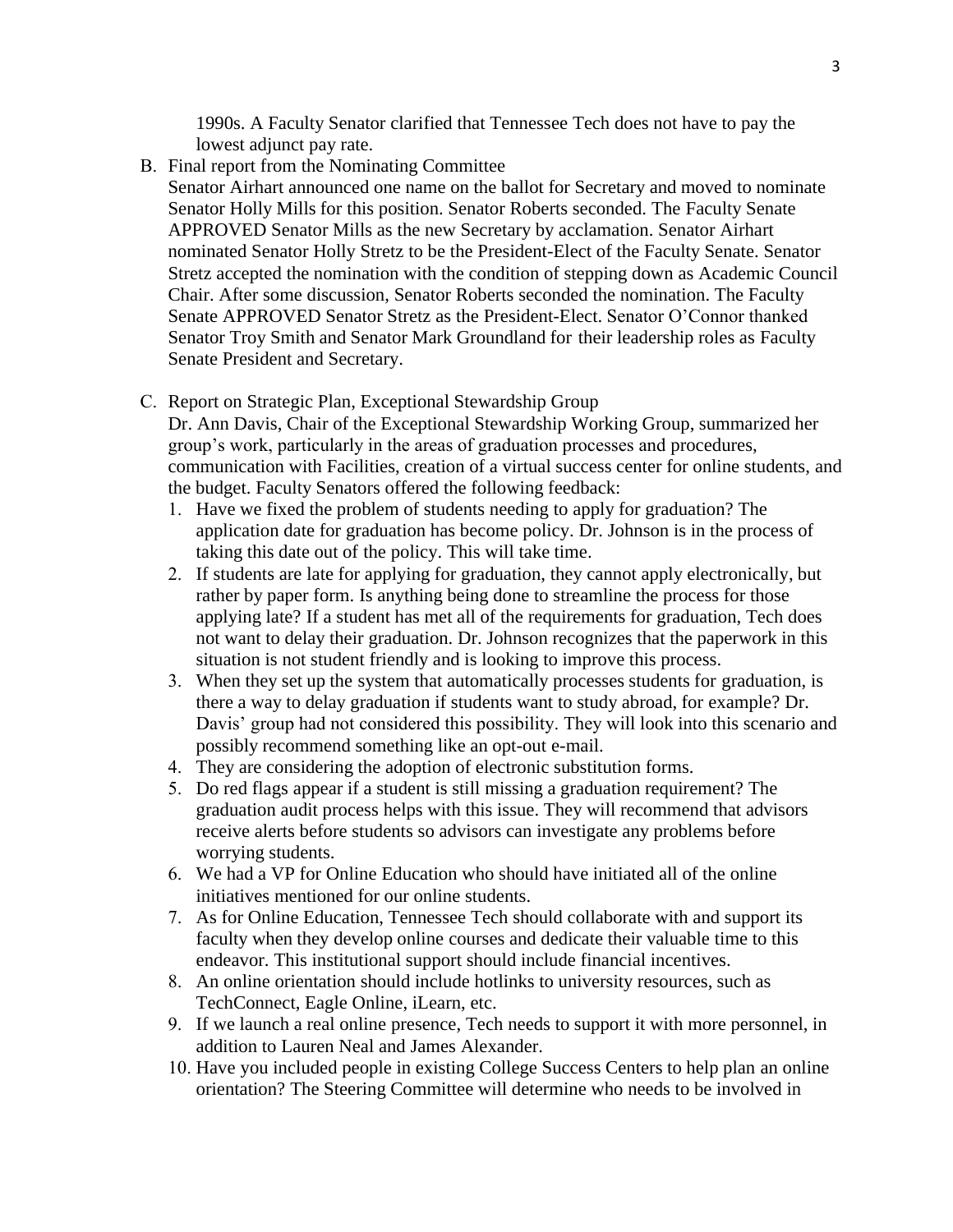implementing these recommendations. They should include College Success Center professionals. A Faculty Senator also recommended that First-Year Experience Course instructors be involved.

- 11. Will there be an online site where faculty and administrators can comment on budget matters (such as overload teaching, summer school, etc.)? This is our recommendation. Hopefully there will be a section for other matters that will enable faculty to see how the administration is spending money and offer their feedback.
- 12. Is there not a Faculty Represented Budget Committee on Campus? There is a University Budget Advisory Committee; there are approximately 4 faculty members out of the 35 members on this committee.
- 13. Faculty receive information from the University Budget Advisory Committee, but they are not given a voice in it. The Administration needs to involve faculty more. Tennessee Tech needs a cultural shift to include faculty in important decisions.
- 14. Will faculty see a list of recommendations from the four Strategic Plan's Working Groups and have input into which are chosen? The chairs of the working groups have asked this question. The IFC Steering Committee is in the process of preparing a document with recommended implementations. Money will be a factor. They have asked the four chairs to continue working through the summer. The Chairs have stressed the importance of implementation of some of the recommendations.
- 15. Please suggest that the IFC Committee be careful with assigning additional work to faculty. Their plates are already overflowing. The Working Group has not yet been able to look at faculty workload deployment. They know that the faculty is asked to do a lot, and that service cannot simply be an add-on piece.

Dr. Davis asked Faculty Senators for recommendations, especially on financial matters and the budget. Her e-mail is [anndavis@tntech.edu](mailto:anndavis@tntech.edu)

- 16. There appear to be three different budget committees on campus: this working group's budget sub-committee, the University Budget Advisory Committee, and the 5-year Budget Committee that advises the Board of Trustees. How do they interface? They have not, at this point. However, Emily Wheeler is a member in all three groups.
- 17. Is it true that Tennessee Tech is under State notice due to our low budget reserves? We have to have a certain dollar amount in reserves and Tennessee Tech is now building it up. A Faculty Senator clarified that the financial position of the university is sound. He doubts that we are on any notice, though he shared that the university has not contributed to the reserves in the last two years. Reserve funds should be built into the budget on the front end. Another Faculty Senator noted that the President had shared the incoming funds from the State at the last meeting, and that these funds are already committed. This does not paint a strong budgetary outlook. State law requires that we have a rainy day fund.

## **NEW BUSINESS**

A. Tenured Faculty Cover Sheet

Faculty Senator Null presented the work of an Academic Council Subcommittee on the Tenured Faculty Cover Sheet. This group has met with Associate Provost Huo, Dr. Curtis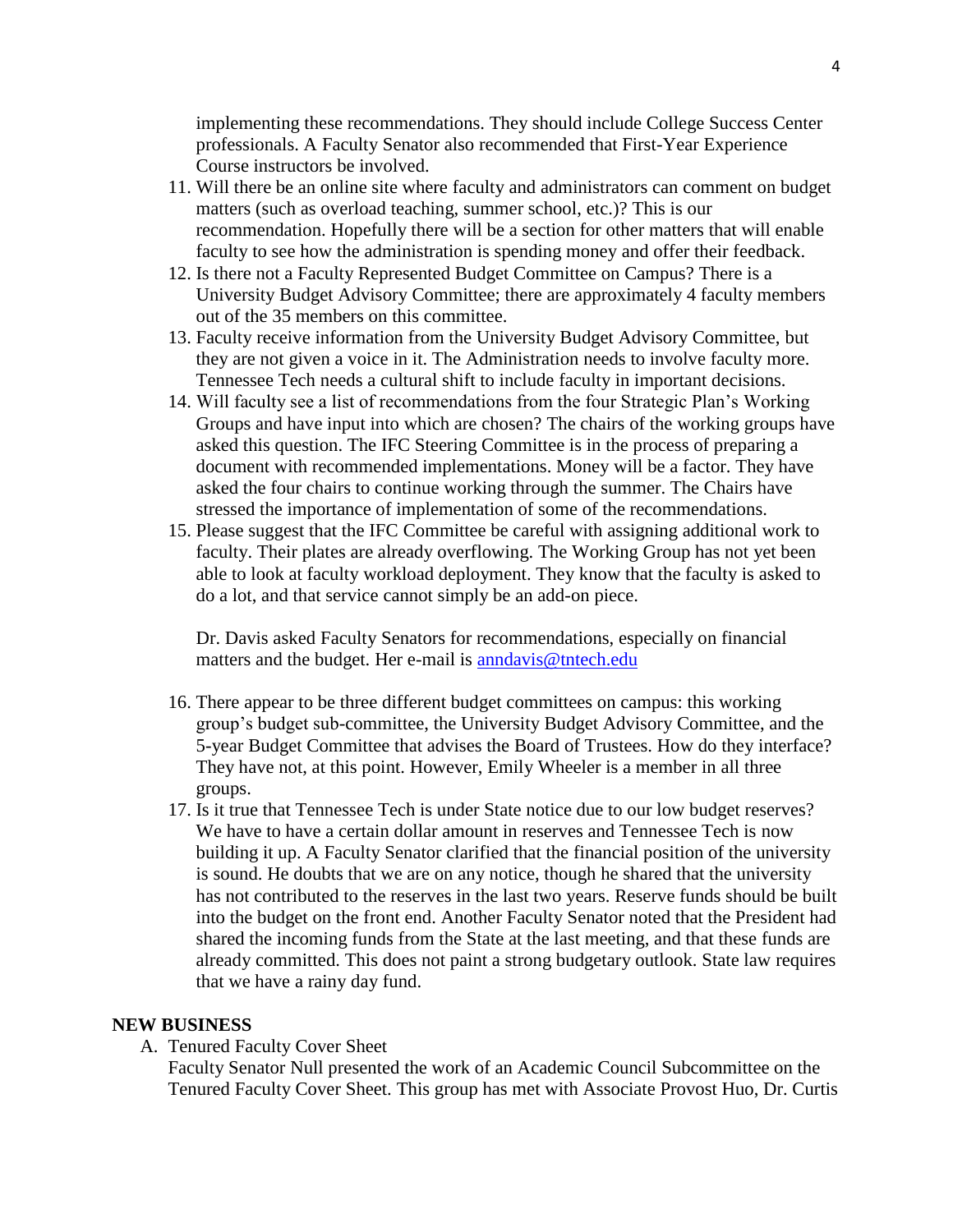Armstrong, and Provost Bruce to discuss this matter. Faculty Senator President Smith had distributed the cover sheet (quantitative) and the tenure progress narrative (qualitative) before the meeting. The group wanted to bring their work before the Faculty Senate as an information item. Faculty Senators offered the following comments and questions:

- 1. Who will look at this information? The documentation will be included in the tenure portfolio and seen by the Dean, Provost and President. This is concerning because there are categories that do not apply to everyone. A subcommittee member responded that academic units would come up with their own faculty tenure cover sheet. Furthermore, the narrative would highlight disciplinespecific accomplishments. In the subcommittee meeting, the Provost noted that the first group to see the cover sheet would be peers. The Provost also reassured the group that she would not be looking for zeroes on the cover sheet.
- 2. The cover sheet should also include student advising and other administrative duties. One reason why advising is not yet on the cover sheet is that it is not one of the three criteria for tenure: teaching, research, and service. Faculty Senators indicated that advising is on the Agreement on Responsibilities form.
- 3. It would be helpful to compare this Faculty Tenure Cover Sheet to departmental tenure guideline documents.
- 4. Internships and the preparation of accreditation reports should also be included in this document. The Provost, in the meeting, suggested that these activities lend themselves better to the tenure narrative.
- 5. A row for "Other items" on the cover sheet would be beneficial.
- 6. Does not the tenure committee chair's letter already describe the contents of the dossier? The Provost noted the importance of affording the candidates an opportunity to summarize their own work over the last five years.
- 7. The service category is far more limited and much less inclusive than teaching and research. Faculty Senator Null encouraged Senators to send her suggestions for this category.
- 8. This cover sheet will not be consistently meaningful across units. Tenure-track faculty, for example, could select committees that meet infrequently to cover committee work on the checklist. The number of MS committees served would differ depending on whether there is a thesis option or not. Once again, the narrative will assist in distinguishing items amongst academic units.
- 9. It is incumbent upon the tenure committee to evaluate the dossier appropriately, including the proposed tenure narrative and faculty tenure cover sheet.
- 10. If someone is denied tenure, could the candidate use the cover sheet to argue against the decision?
- 11. Should there be two tenure forms: the proposed cover sheet and the departmental expectations for tenure? Another Faculty Senator noted that faculty expectations might differ within a department that offers graduate and undergraduate degrees.
- 12. A member of the subcommittee noted that the tenure narrative and cover sheet would allow the Provost to cut down the time required to look at 40 tenure dossiers. This new documentation would allow the Provost to interpret the contents of these dossiers in a more effective manner.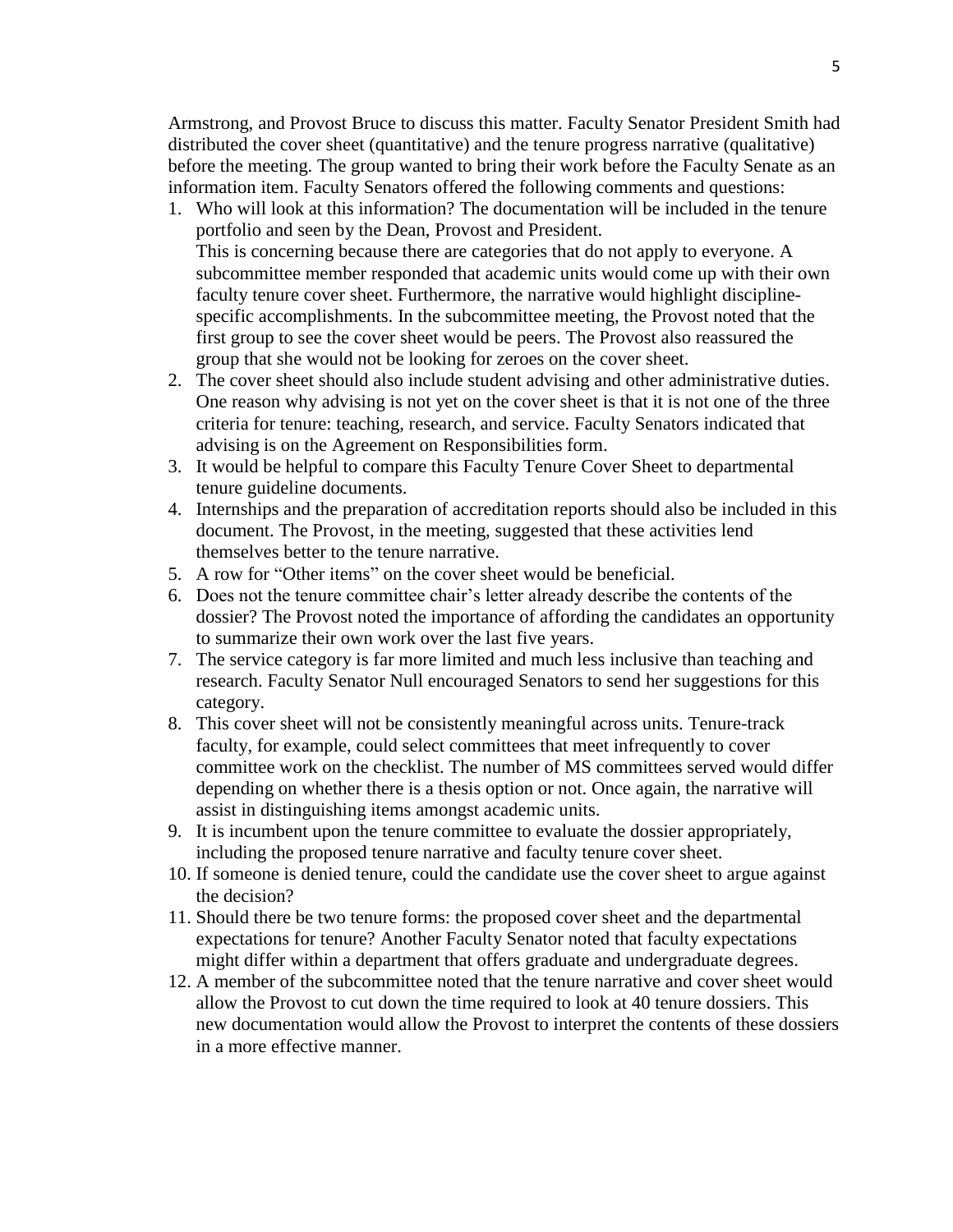Senate President Smith recommended that Faculty Senators send their feedback to this subcommittee. The Academic Council will vote on the faculty tenure cover sheet and the tenure progress narrative in the fall.

B. Interim Vice President of Research Report Dr. Harville Eaton introduced himself and pledged to support faculty in their research endeavors. He encouraged faculty to meet with him to discuss their research. Senate President Smith appreciated Dr. Eaton's support.

#### C. Other Such Matters

- 1. Academic Calendar Change
	- A Faculty Senator noted that the administration did not adequately publicize the change to the academic calendar (from 14 to 15 weeks). It was merely an informational item in the Academic Council. Furthermore, there was some reservation with the methodology of the student survey. Students were unaware how their preference of having courses on the hour or half hour would mean that the semester would be extended for one week. May  $1<sup>st</sup>$  is the deadline for submitting the academic calendar. Faculty Senate President Smith discussed this issue with President Oldham and how students had mentioned that the change would impact their internships, jobs, and how an extra week would be an extra expense for them. A Faculty Senator suggested a survey be given to faculty and students to see if the oneweek extension is desirable. Another Faculty Senator pointed out that they had initially agreed with the extension, understanding that it was necessary for SACS-COC accreditation. However, Dr. Huo walked back the requirement by using the term "approximately" to describe the 15-week requirement. Furthermore, Tech received an outstanding accreditation report while on a 14-week schedule. Another Faculty Senator noted how Dr. Huo had initially stressed the importance of the total minutes in a semester, whereas now she is stressing the importance of 15 weeks, giving less significance to the total number of minutes.

Faculty Senator Stein made the following motion:

"The Faculty Senate recommends the postponement of the adoption of the 15-week calendar until surveys are conducted to explore the perceptions of faculty and students."

Faculty Senator Stretz seconded it. The resolution was APPROVED.

- 2. Faculty Senator Airhart announced Tech's celebration of Arbor Day. Furthermore, the Arbor Day Foundation has designated Tennessee Tech University as a Tree Campus U.S.A.
- 3. Faculty Senator Smith-Andrews thanked the faculty service award committee for awarding her this honor.
- 4. Faculty Senator Stretz asked Senators to consider recommending that students be allowed to drop a class with a W until the last day of classes.
- 5. Some discussion ensued on how to handle Faculty Senator Stretz' stepping down as Academic Council Chair in order to become the President-elect of the Faculty Senate. Faculty Senator Stretz will send an e-mail to Academic Council members.